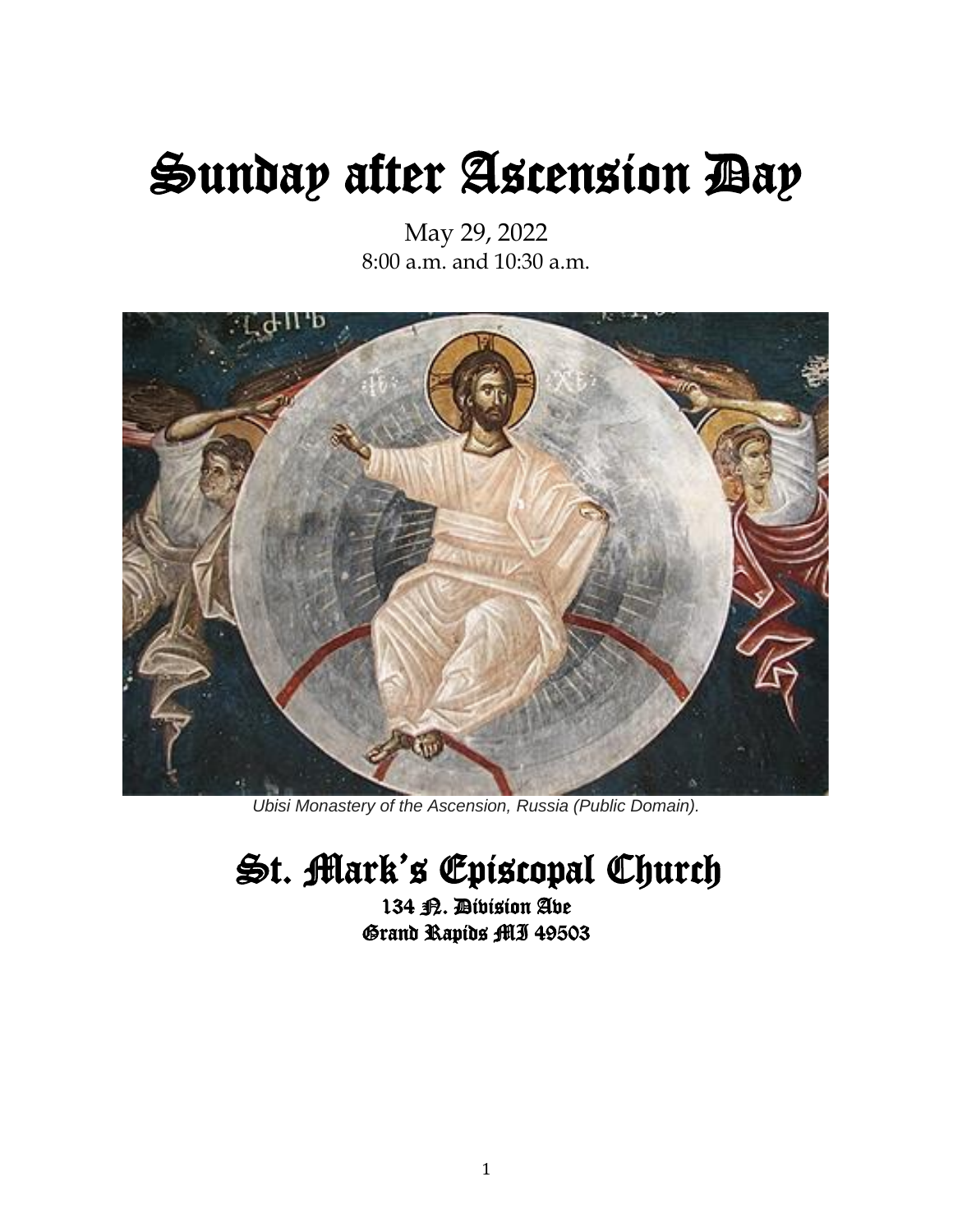# **Welcome to St. Mark's**

Welcome to historic St. Mark's, a vibrant community of faith, which has gathered for worship since 1836 and in the current building since 1848. If this is your first visit with us, please know that we are delighted you are here. Please, introduce yourself and be sure to sign our guest sign-in sheet in the foyer and/or fill-out a Visitor's Welcome Card. Also, please take a welcome folder on the Welcome Desk.



**Health Safety:** Everyone entering the St. Mark's Parish House is strongly encouraged

to wear a mask. Guests and visitors are asked to sign the register. Everyone is asked to use sanitizer upon entering the Parish House. Upon leaving a restroom, please wash hands with warm soapy water and sanitize. Many thanks.

**Weekly Worship and Prayer at St. Mark's**: Sundays at 8:00 a.m. and 10:30 a.m.; Wednesday Eucharist at noon; Compline on Mondays and Thursdays at 8:00 p.m. via Facebook live. The bulletin is identical for both Sunday Services with musical elements not included in the 8:00 a.m. Service.

**The Breakfast Café**, a program of our outreach ministry, is at 8:15 a.m. every Saturday. If you would like more information, please contact Judy Freeman at [judyfw@comcast.net.](mailto:judyfw@comcast.net)

**Children at St. Mark's:** St. Mark's provides many children's activities and opportunities and welcomes you to contact our Director of Children's Ministry, Evan Knill, at [eknill107@gmail.com](mailto:eknill107@gmail.com) for more information.

**Junior and Senior High Youth: Grand Rapids Episcopal Youth:** G.R.E.Y. is a joint youth ministry between St. Mark's and St. Andrew's Episcopal Churches for youth in grades 6-12. We have weekly formation gatherings during the school year and service and social activities throughout the year. Please contact our Director of Youth Ministry, Jeff Brown, for more information[: jeffatgrey@gmail.com.](mailto:jeffatgrey@gmail.com)

**Adults:** We offer the *Education for Ministry* seminar during the program year, an *Inquirers' Class*for those preparing for Confirmation, Reception, or Reaffirming one's faith and seasonal Sunday forums at 8:30 a.m. Please, see Fr. Christian for moredetails. We also offer a Monday book study for adults. For the book group, please contact Carmela McIntire at [carmela0067@att.net](mailto:carmela0067@att.net)

**A Note about Cell Phones**: We ask that you turn off your cell phone; if you are on call, please turn it to vibrate when you enter the church.

**Rest Rooms** are located on the main level of the Parish House under the exit sign at the top of the Foyer ramp.

**Parking on Sundays**: Limited parking is available in the Parish Lot. Please, consider the free metered parking on Pearl, Ionia, Lyon, Fountain and other streets near the church, the upper and lower levels of the GRCC building on Fountain Street and the Ellis Parking Lot at 210 Ionia just west of Lyon Street. For the Ellis Lot: Please, pick up an exit ticket from an Usher, a Greeter or on the little table where the bulletins are in the north transept. Parking is free on Sunday only. A white ticket is required to accompany the parking ticket and to exit the lot.

#### **St. Mark's Full and Part-time Staff**

The Rev. Dr. Christian Brocato, Rector The Rev. Susan York, Priest Associate The Rev. Jan Gockerman, Deacon Megan Harding, Parish Administrative Associate Pam Stevenson, Finance Manager Dr. Gregory Crowell, Director of Music Alexis VanZalen, Organ Scholar Evan Knill, Director of Children's Ministry Jeff Brown, Director of Youth Ministry Kate Pyles, Director of Communications Ministry Ronnie Bowen, Sexton Wendell Chivis, Sexton Associate Doris Molina, Weekend Sexton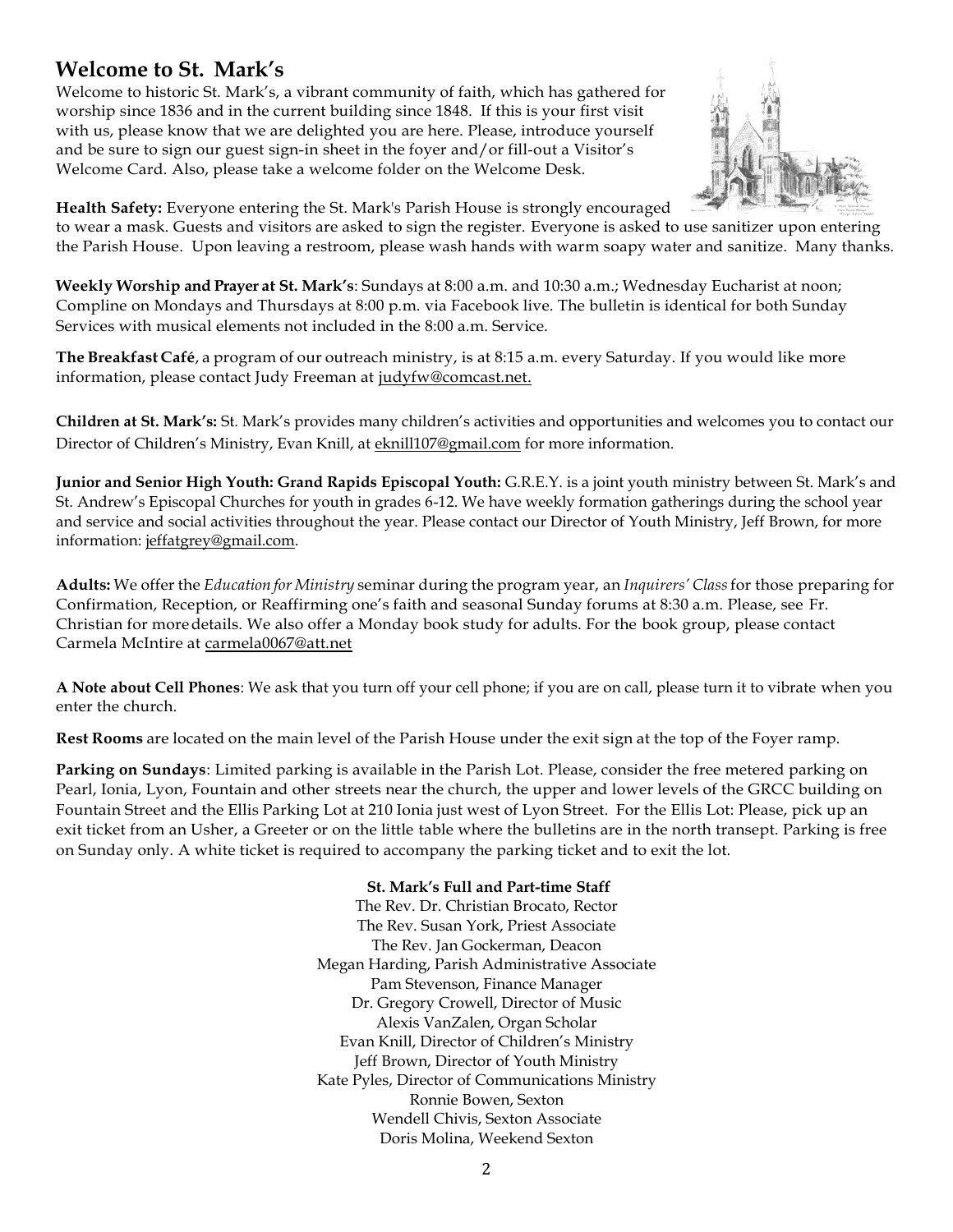# **The Gathering of the People**

**Prelude** — Prayer *Edward Grieg* **Welcome and Greeting –** *Lector I* **Gathering Hymn — Blue Hymnal 214: Hail the day that sees him rise** *Llanfair* **Opening Acclamation** *Presider:* Alleluia. Christ the Lord ascended into heaven. *People:* **O come, let us adore him. Alleluia.** *Presider:* Let us pray: *People:* **Almighty God, to you all hearts are open, all desires known, and from you no secrets are hid: Cleanse the thoughts of our hearts by the inspiration of your Holy Spirit, that we may perfectly love you, and worthily magnify your holy Name; through Christ our Lord. Amen Gloria** *(Spoken at 8:00 and Sung at 10:30)*  $\Box$ . Glo-ry to God in the high - est, and peace\_\_ to his peo-ple on earth. Lord God, heaven-ly King, al - might-ty God and Fa - ther, we wor - ship you, we give you thanks, we praise you for your  $g$ lo-ry Lord Je-sus Christ, on - ly Son of the Fa-ther, Lord God, Lamb of God, you take a-way the right hand of the sin of the world: have on us; seat-ed at the  $mer - cy$ you are d. Fa-ther; re ceive our prayer, For you a-lone are the Ho-ly One,  $\,$ a - lone $\_$ are the Lord, you a - lone are the Most\_ High, you Je - sus <del>₹</del> Christ, with the Ho - ly Spi-rit, in the glo-ry of God\_the Fa - ther.  $\boldsymbol{\rm{A}}$  $\sim$ men.

#### **Collect of the Day**

*Presider II:* God be with you. *People:* **And also with you.** *Presider II:* Let us pray.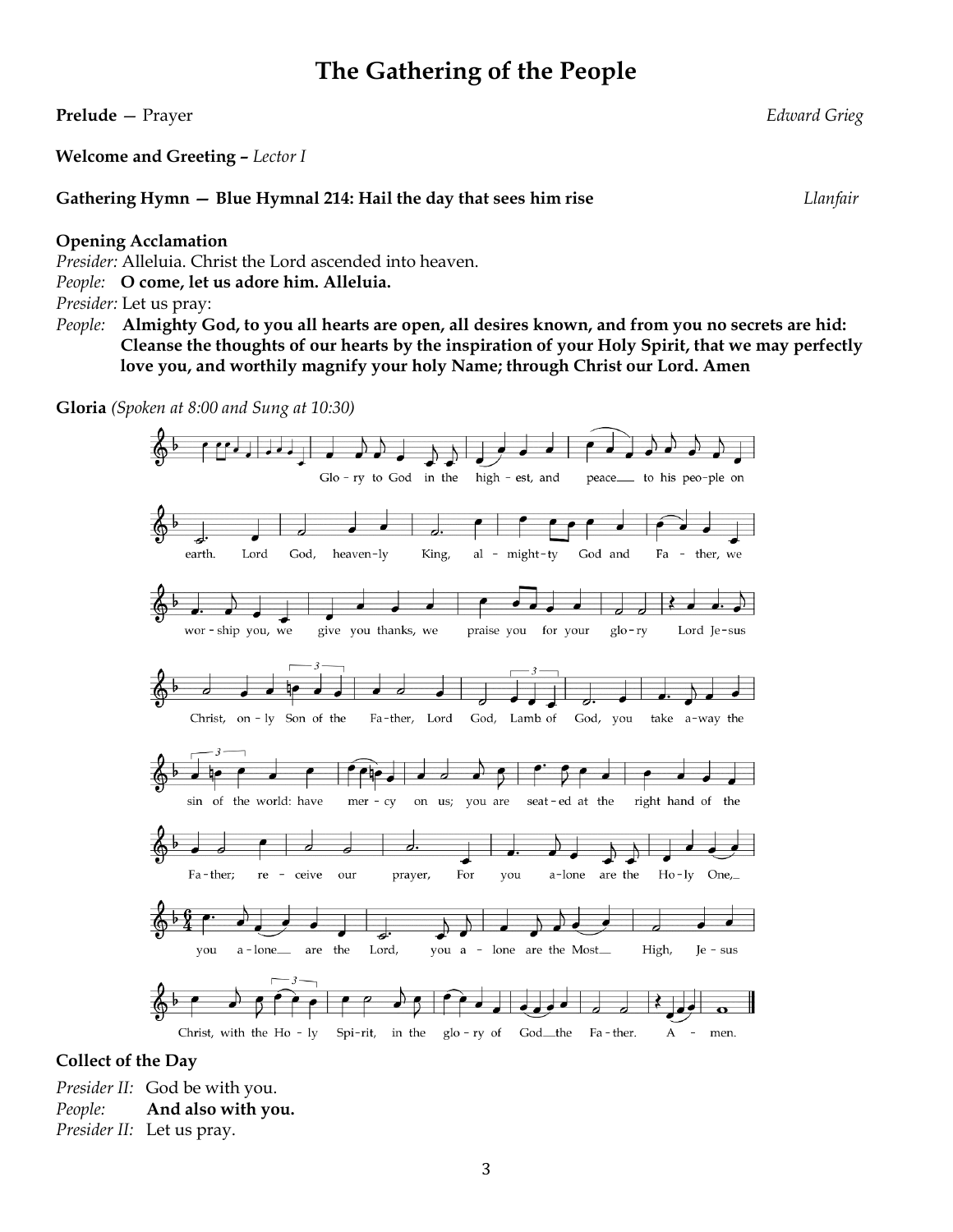Almighty God, whose blessed Son our Savior Jesus Christ ascended far above all heavens that he might fill all things: Mercifully give us faith to perceive that, according to his promise, he abides with his Church on earth, even to the end of the ages; through Jesus Christ our Lord, who lives and reigns with you and the Holy Spirit, one God, in glory everlasting. **Amen.**

# **The Liturgy of the Word**

**The First Reading** *(Seatedas able.)* Acts 1:1-11 A reading from the Book of Acts.

In the first book, Theophilus, I wrote about all that Jesus did and taught from the beginning until the day when he was taken up to heaven, after giving instructions through the Holy Spirit to the apostles whom he had chosen. After his suffering he presented himself alive to them by many convincing proofs, appearing to them during forty days and speaking about the kingdom of God. While staying with them, he ordered them not to leave Jerusalem, but to wait there for the promise of the Father. "This," he said, "is what you have heard from me; for John baptized with water, but you will be baptized with the Holy Spirit not many days from now." So when they had come together, they asked him, "Lord, is this the time when you will restore the kingdom to Israel?" He replied, "It is not for you to know the times or periods that the Father has set by his own authority. But you will receive power when the Holy Spirit has come upon you; and you will be my witnesses in Jerusalem, in all Judea and Samaria, and to the ends of the earth." When he had said this, as they were watching, he was lifted up, and a cloud took him out of their sight. While he was going and they were gazing up toward heaven, suddenly two men in white robes stood by them. They said, "Men of Galilee, why do you stand looking up toward heaven? This Jesus, who has been taken up from you into heaven, will come in the same way as you saw him go into heaven."

Lector: Hear what the Spirit is saying to God's people. *People:* **Thanks be to God.**

**Psalm 47** *(Prayed responsively by half verse at 8:00; chanted by the choir with antiphon at 10:30)*

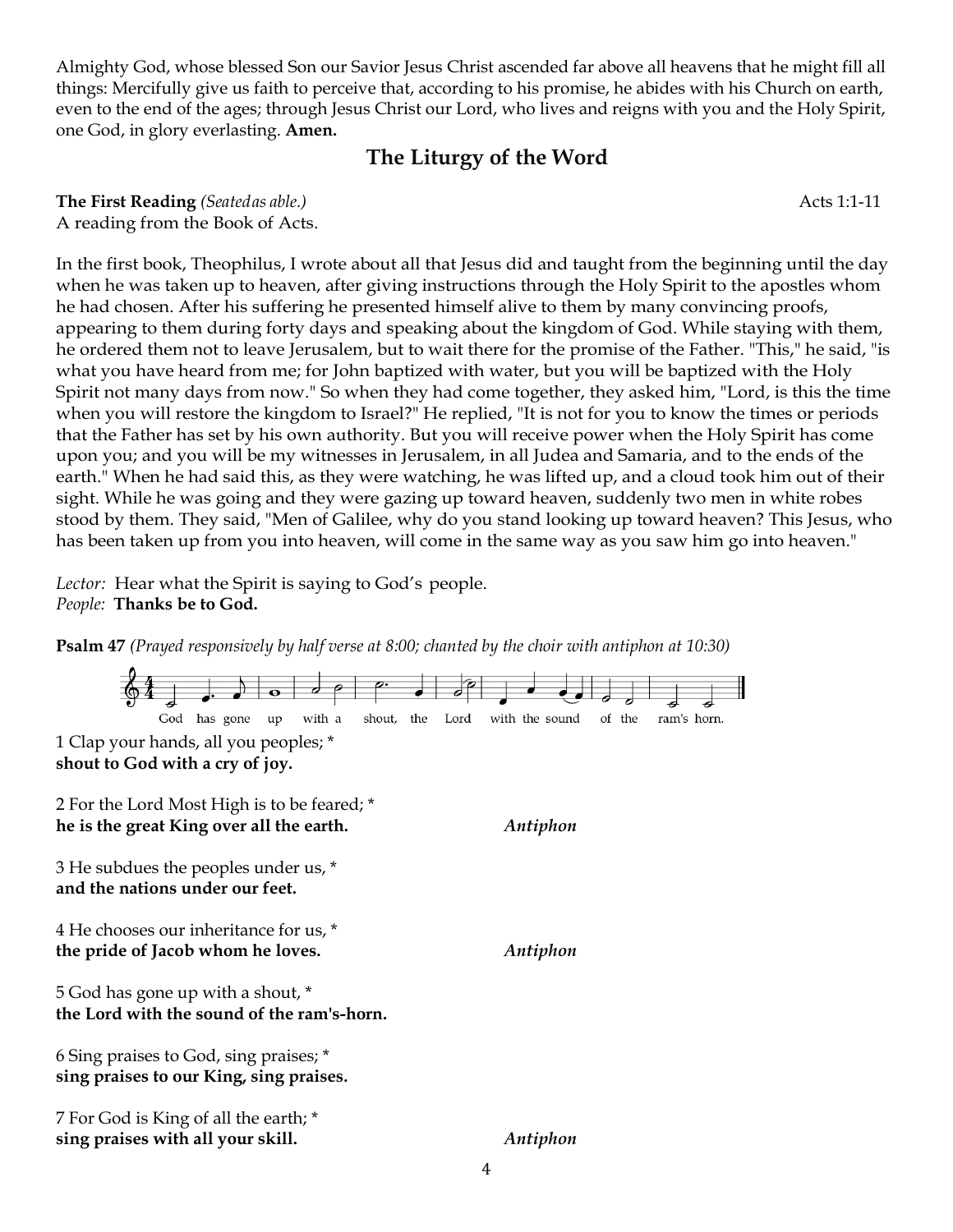8 God reigns over the nations; \* **God sits upon his holy throne.**

9 The nobles of the peoples have gathered together \* **with the people of the God of Abraham.**

10 The rulers of the earth belong to God, \* **and he is highly exalted.** *Antiphon*

**The Second Reading Ephesians 1:15-23** 

A Reading from the Letter to the Ephesians

I have heard of your faith in the Lord Jesus and your love toward all the saints, and for this reason I do not cease to give thanks for you as I remember you in my prayers. I pray that the God of our Lord Jesus Christ, the Father of glory, may give you a spirit of wisdom and revelation as you come to know him, so that, with the eyes of your heart enlightened, you may know what is the hope to which he has called you, what are the riches of his glorious inheritance among the saints, and what is the immeasurable greatness of his power for us who believe, according to the working of his great power. God put this power to work in Christ when he raised him from the dead and seated him at his right hand in the heavenly places, far above all rule and authority and power and dominion, and above every name that is named, not only in this age but also in the age to come. And he has put all things under his feet and has made him the head over all things for the church, which is his body, the fullness of him who fills all in all.

Lector: Hear what the Spirit is saying to God's people. *People:* **Thanks be to God.**

#### **The Gospel Hymn — Blue Hymnal 215: See the Conqueror mounts in triumph** *In Babilone*

| The Gospel                                                            | Luke 24:44-53 |
|-----------------------------------------------------------------------|---------------|
| Gospeler: The Holy Gospel of our Lord Jesus Christ according to Luke. |               |
| <i>People:</i> Glory to you, O Christ.                                |               |

Jesus said to his disciples, "These are my words that I spoke to you while I was still with you-- that everything written about me in the law of Moses, the prophets, and the psalms must be fulfilled." Then he opened their minds to understand the scriptures, and he said to them, "Thus it is written, that the Messiah is to suffer and to rise from the dead on the third day, and that repentance and forgiveness of sins is to be proclaimed in his name to all nations, beginning from Jerusalem. You are witnesses of these things. And see, I am sending upon you what my Father promised; so stay here in the city until you have been clothed with power from on high." Then he led them out as far as Bethany, and, lifting up his hands, he blessed them. While he was blessing them, he withdrew from them and was carried up into heaven. And they worshiped him, and returned to Jerusalem with great joy; and they were continually in the temple blessing God.

*Gospeler:* The Gospel of Christ. *People:* **Praise to you, O Christ***.*

**Homily** *(Seated as able.)* The Rev. Dr. Christian Brocato *Silence is observed.*

*Presider I:* **The Nicene Creed** *(Please note the language for the Spirit.)* **We believe in one God, the Father, the Almighty, maker of heaven and earth, of all that is, seen and unseen.**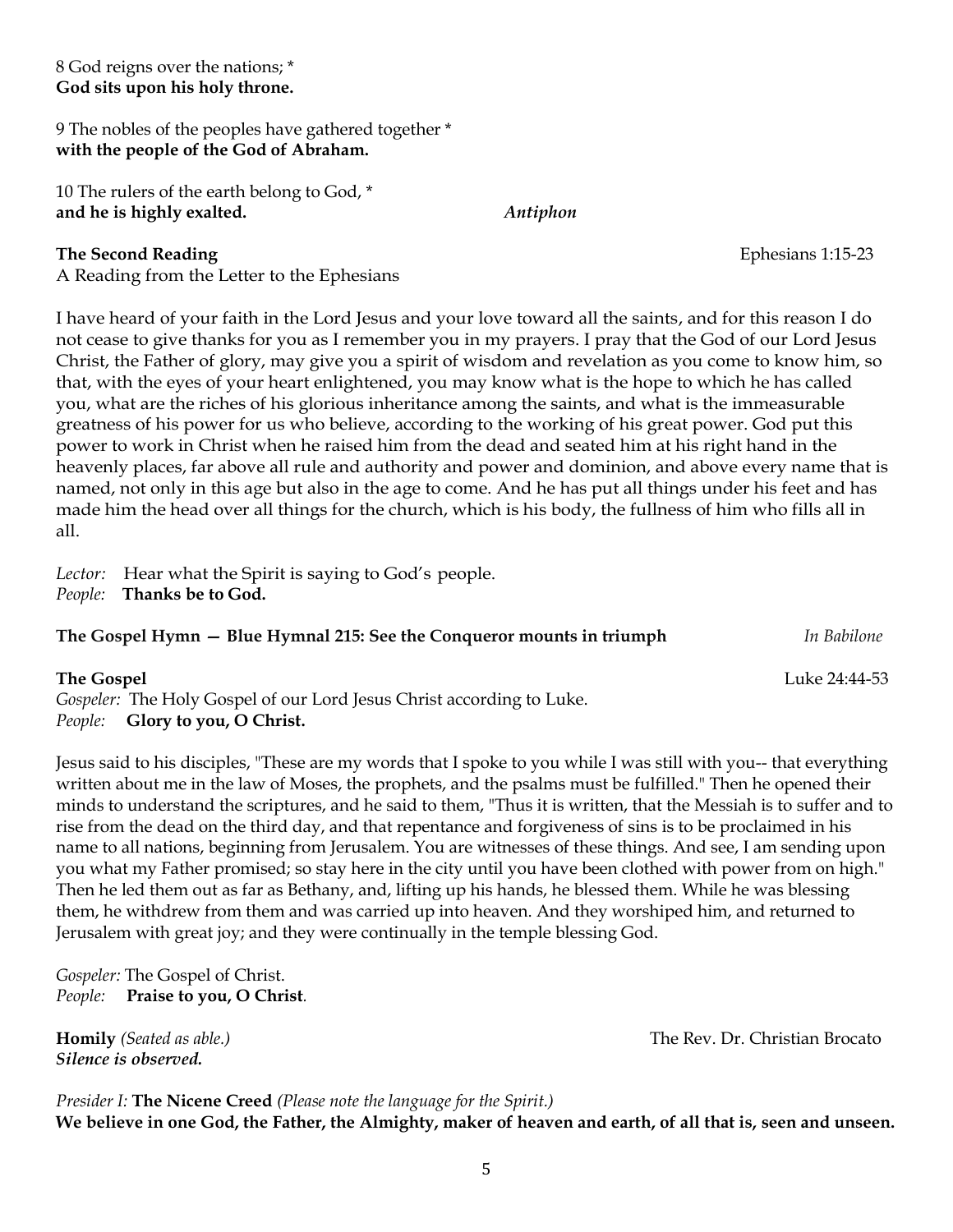- **We believe in one Lord, Jesus Christ, the only Son of God, eternally begotten of the Father, God from God, Light from Light, true God from true God, begotten, not made, of one Being with the Father. Through him all things were made. For us and for our salvation he came down from heaven: by the power of the Holy Spirit he became incarnate from the Virgin Mary, and was made a man. For our sake he was crucified under Pontius Pilate; he suffered death and was buried. On the third day he rose again in accordance with the Scriptures; he ascended into heaven and is seated at the right hand of the Father. He will come again in glory to judge the living and the dead, and his kingdom will have no end.**
- **We believe in the Holy Spirit, the Lord, the giver of life, who proceeds from the Father and the Son. With the Father and the Son, the Spirit is worshiped and glorified. The Spirit has spoken through the Prophets.**
- **We believe in one holy catholic and apostolic Church. We acknowledge one baptism for the forgiveness of sins. We look for the resurrection of the dead, and the life of the world to come. Amen.**

#### **Prayers of the People** *(Standing as able)*

*Lector I:*

Today, we ask God to hear our prayers with our response: O God, hear us. During the periods of silence, I invite you to add additional prayers either silently or aloud.

O God: We pray in thanksgiving for all those gathered here today. We pray for St. Mark's and our many ministries. We pray: **O God, hear us.**

#### *Lector II:*

For Justin, Archbishop of Canterbury, Michael, Presiding Bishop, Prince, Bishop Provisional, all Bishops, Clergy and all those who serve God and God's people especially here at St. Mark's. We pray: **O God, hear us.**

#### *Lector I:*

For the President, Congress, our Governor, our Mayor and for all in authority, that they may be people of justice, integrity and truth. We pray: **O God, hear us.**

*Lector II:*

For the good earth which God has entrusted to us and for the wisdom and will to conserve it. We pray: **O God, hear us.**

#### *Lector I:*

For the poor and the oppressed, the unemployed, the homeless, refugees and for all who seek a better way of life. We pray:

#### **O God, hear us.**

#### *Lector II:*

For those who suffer from any grief or trouble. We especially remember the people of Ukraine and other places embroiled in conflicts. Give us grace to end hatred, racism, bigotry, violence and war. We pray: **O God, hear us.**

#### *Lector I:*

For those who celebrate birthdays or anniversaries this week. We ask God to bless those who will be baptized next Sunday: Lily Gonzalez, Lucia Ronquillo and Stella Duke. We pray: **O God, hear us.**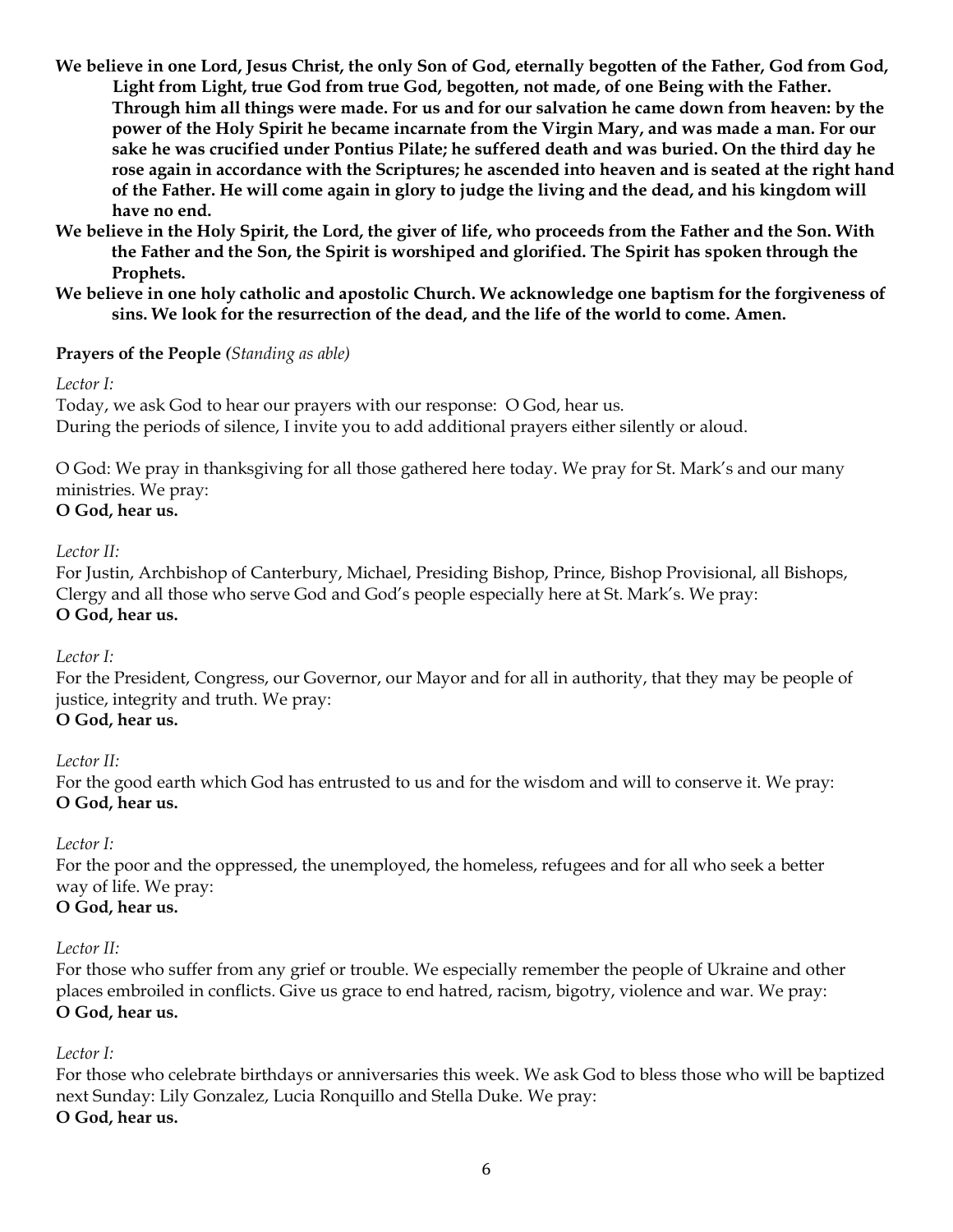#### *Lector II:*

For all those on our Parish Prayer List found in our bulletin, all those for whom we have promised to pray and those we now name silently or aloud. (*Pause to add additional names either silently or aloud).* We pray: **O God, hear us.**

#### *Lector I:*

For all who have died in the hope of the resurrection and all those who mourn their passing. Today, we especially remember those killed at the Robb Elementary School in Uvalde, Texas. May they and all those who have died rest in peace and may light perpetual shine upon them. *(Silence to add additional names either silently or aloud.)* We pray:

#### **O God, hear us.**

#### *Lector II:*

For what else or whom else shall we pray today? *(Silence to add additional prayers silently or aloud)* We pray: **O God, hear us.**

#### **The Confession of Sin**

*Presider II:* Let us confess our sins against God and our neighbor. *(Silence is observed)*

#### *Presider and People:*

**Have mercy upon us, most merciful Father; in your compassion forgive us our sins, known and unknown, things done and left undone; and so uphold us by your Spirit that we may live and serve you in newness of life, to the honor of your Name; through Jesus Christ our Lord. Amen.**

#### **The Absolution**

*Presider II:* **†**Almighty God have mercy on us, forgive us all our sins through our Lord Jesus Christ, strengthen us in all goodness, and by the power of the Holy Spirit us in eternal life. **Amen.**

#### **The Peace**

*Presider I:* May the peace of the risen Christ be always with you. *People:* **And also with you.** *Presider I:* Respectfully, let us offer one another a sign of peace.

#### **Announcements**

### **Memorial Day Prayer followed by Hymn 716 vs. 1 and 2**

| 1. God bless our native land; | 2. For her our prayers shall rise |
|-------------------------------|-----------------------------------|
| firm may she ever stand       | to God, above the skies;          |
| through storm and night:      | on him we wait;                   |
| when the wild tempests rave,  | thou who art ever nigh,           |
| ruler of wind and wave,       | guarding with watchful eye,       |
| do thou our country save      | to thee aloud we cry,             |
| by thy great might.           | God save the state!               |

### **Prayer for the People of Uvalde ~ +David Reed, Bishop of West Texas**

O God our Father, whose beloved Son took children into his arms and blessed them: Give us grace to entrust your beloved children of Uvalde to your everlasting care and love, and bring them fully into your heavenly kingdom. Pour out your grace and loving-kindness on all who grieve; surround them with your love; and restore their trust in your goodness. We lift up to you our weary, wounded souls and ask you to send your Holy Spirit to take away the anger and violence that infects our hearts, and make us instruments of your peace and children of the light. In the Name of Christ who is our hope, we pray. **Amen.**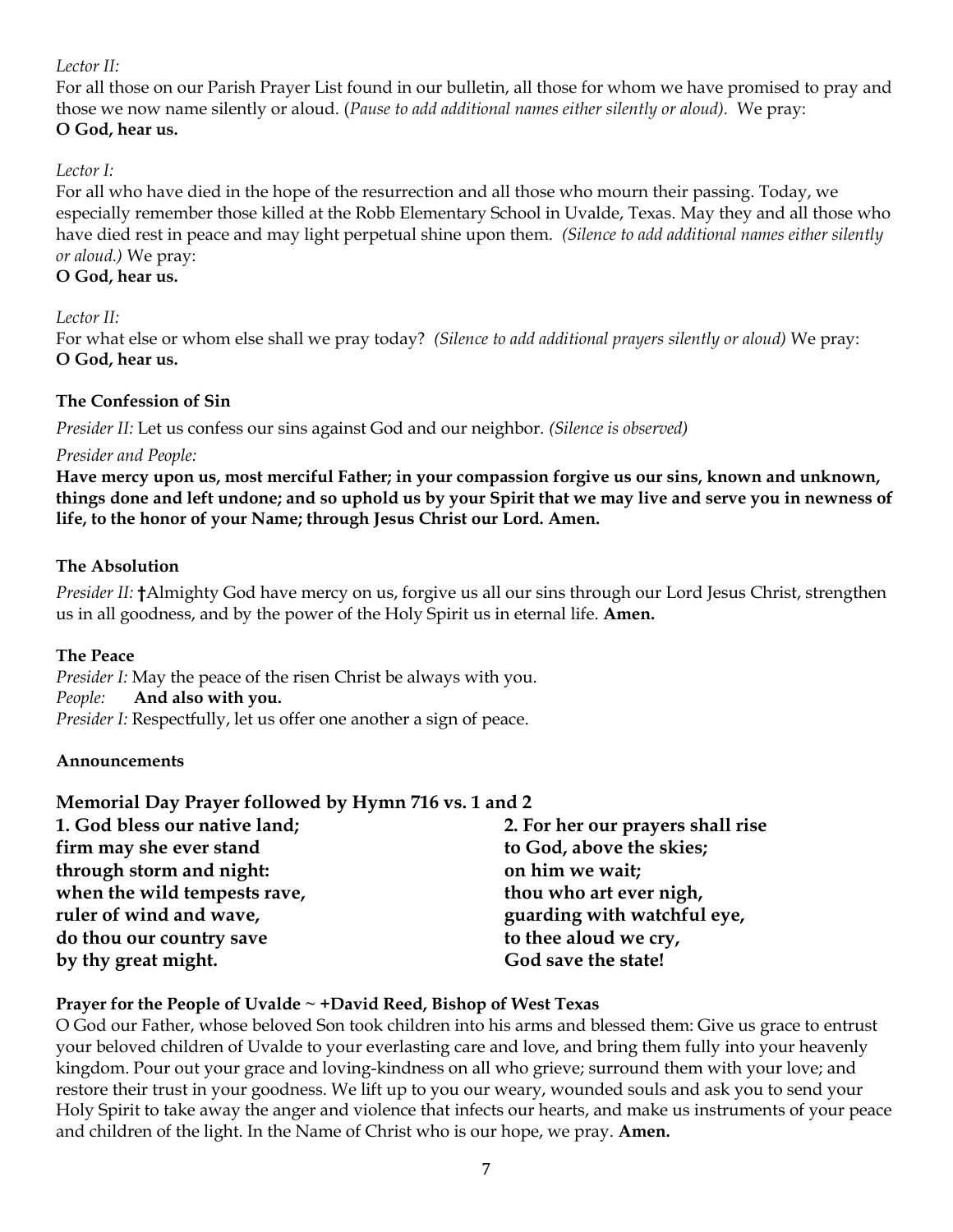### **The Liturgy of the Table**

**Reception of Gifts – Please, know that your monetary support for our ministry is very important. Your** generosity is needed and appreciated. Please, see ways to give in this bulletin, the website and eNews.

**Offertory Music – God Is Gone Up on High** *Arthur Hutchings Arthur Hutchings**Arthur Hutchings* 

**Doxology — Blue Hymnal 380, vs. 3 Praise God from whom all blessings flow: Praise God, all creatures here below; Praise God above, ye heavenly host; Praise Father, Son, and Holy Ghost; Amen.**

**The Great Thanksgiving** *(Spoken at 8:00 and Sung or Spoken at 10:30) Eucharistic Prayer I (BCP)*



*Presider:* It is right and a good and joyful thing, always and everywhere to give thanks to you, Father Almighty, Creator of heaven and earth, through your dearly beloved son, Jesus Christ our Lord. After his glorious resurrection, he openly appeared to his disciples, and in their sight ascended into heaven, to prepare a place for us; that where he is we might also be and reign with him in glory. Therefore, we praise you, joining our voices with Angels and Archangels and with all the company of Heaven who forever sing this hymn to proclaim the glory of your Name:

*(Spoken at 8:00 and sung at 10:30)*



Holy and gracious God: In your infinite love you made us for yourself; and, when we had fallen into sin and become subject to evil and death, you, in your mercy, sent Jesus Christ, your only and eternal Son, to share our human nature, to live and die as one of us, to reconcile us to you, the God and Creator of all. He stretched out his arms upon the cross, and offered himself, in obedience to your will, a perfect sacrifice for the whole world.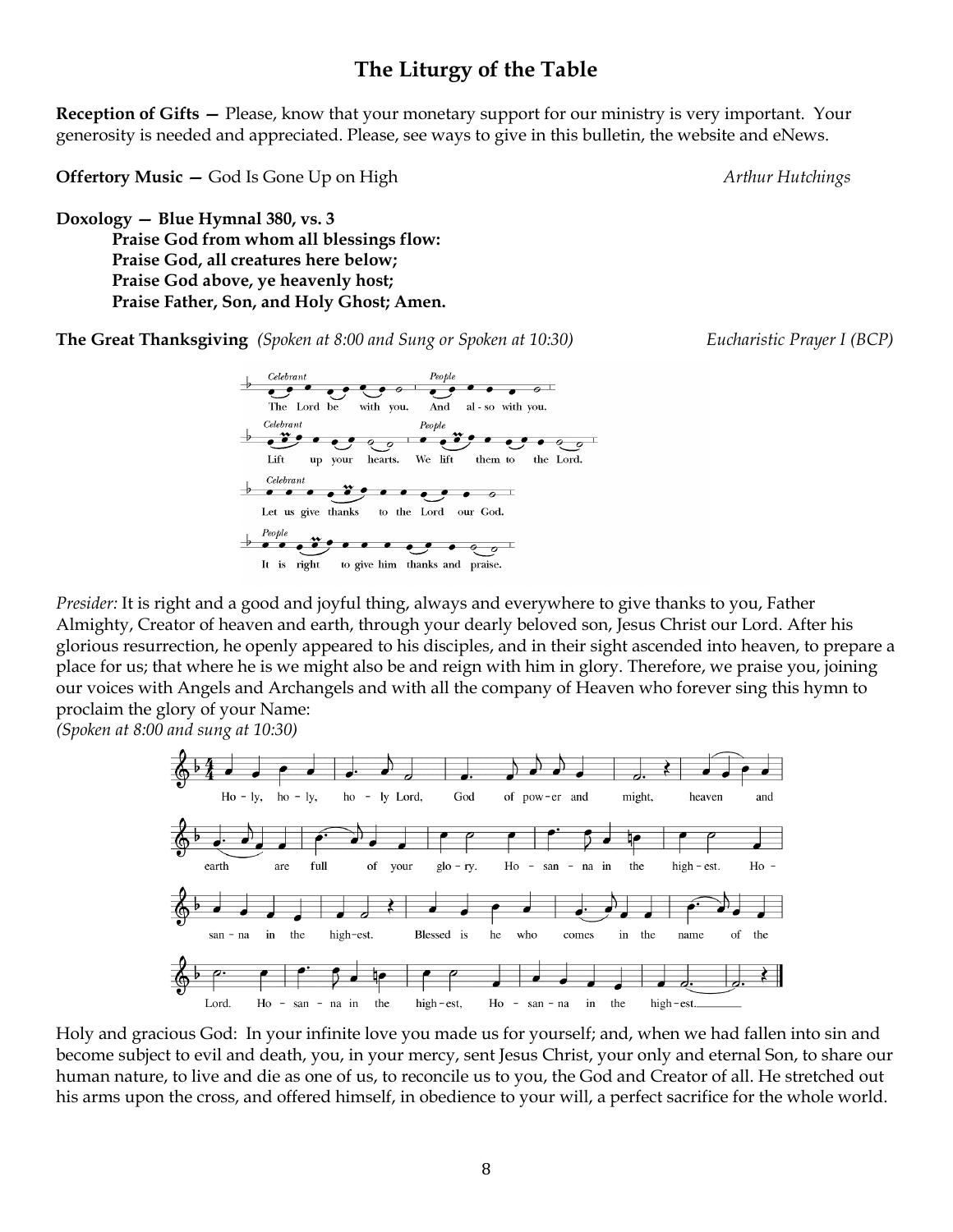On the night he was handed over to suffering and death, our Lord Jesus Christ took bread; and when he had given thanks to you, he broke it, and gave it to his disciples, and said, "Take, eat: This is my Body, which is given for you. Do this for the remembrance of me."

After supper he took the cup of wine; and when he had given thanks, he gave it to them, and said, "Drink this, all of you: This is my Blood of the new Covenant, which is shed for you and for many for the forgiveness of sins. Whenever you drink it, do this for the remembrance of me."

*(Spoken at 8:00 and Sung at 10:30)*



We celebrate the memorial of our redemption, O Father, in this sacrifice of praise and thanksgiving. Recalling his death, resurrection, and ascension, we offer you these gifts. Sanctify them by your Holy Spirit to be for your people the Body and Blood of your Son, the holy food and drink of new and unending life in him. Sanctify us also that we may faithfully receive this holy Sacrament, and serve you in unity, constancy, and peace; and at the last day bring us with all your saints into the joy of your eternal kingdom.

All this we ask through your Son Jesus Christ. By him, and with him, and in him, in the unity of the Holy Spirit all honor and glory is yours, Almighty Father, now and for ever.

| Gelebranch | People |     |     |
|------------|--------|-----|-----|
| b          | $O$    | $O$ | $O$ |
| A-men.     |        |     |     |

#### **The Lord's Prayer**

*Presider:* Please pray the Lord's Prayer in whichever language or version you prefer.

**Our Father, who art in heaven, hallowed be thy Name, thy kingdom come, thy will be done, on earth as it is in heaven. Give us this day our daily bread. And forgive us our trespasses, as we forgive those who trespass against us. And lead us not into temptation, but deliver us from evil. For thine is the kingdom, and the power, and the glory, for ever and ever. Amen.**

**Our Father in heaven, hallowed be your Name, your kingdom come, your will be done, on earth as in heaven. Give us today our daily bread. Forgive us our sins as we forgive those who sin against us. Save us from the time of trial, and deliver us from evil. For the kingdom, the power, and the glory are yours, now and forever. Amen.**

*(***Spanish***)* **Padre nuestro, que estas en el cielo, santificado sea tu nombre; venga a nosotros tu reino, hágase tu voluntad, en la tierra como en el cielo, danos hoy nuestro pan de cada dia, perdona nuestras ofensas, como tambián nosotros perdonamos a los que nos ofenden, no nos deyes caer en la tentación y libranos del mal. Porque tuyo es el reino, el poder, y la gloria por los siglos de los siglos. Amen.**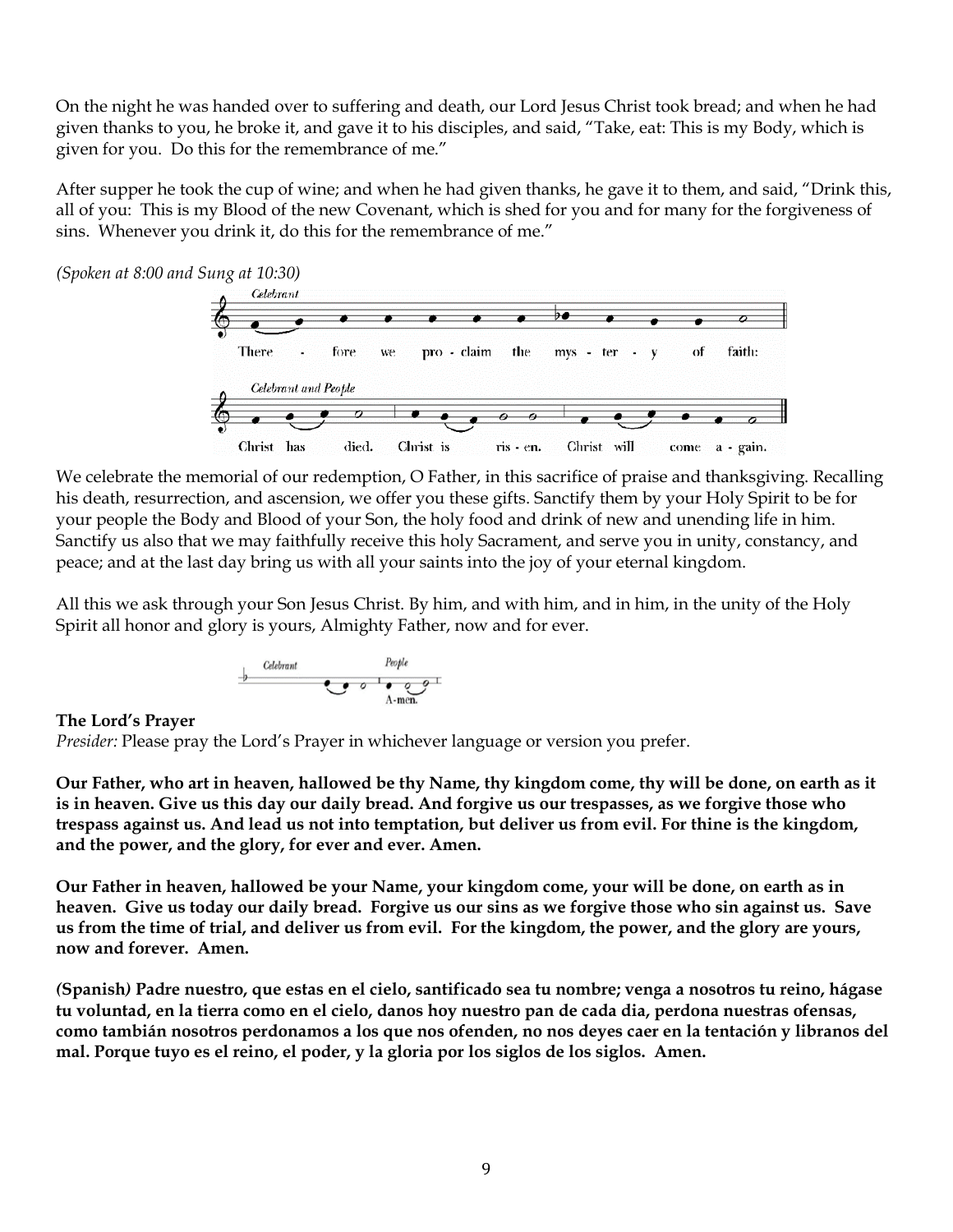#### **Breaking of the Bread and Reception of the Sacrament**

*(Spoken at 8:00 and sung at 10:30)*



*Presider:* The Gifts of God for the people of God.

*People:* **Let us take them in remembrance that Christ died for us and feed on him in our hearts by faith, with thanksgiving.** 

#### **Instruction for Receiving Communion**

All who seek a deeper relationship with Christ are invited to receive Holy Communion. Please follow the guide of the Ushers to receive the Sacrament at the communion rail filling in from right to left. Glutenfree wafers are available upon request. If you prefer to receive a blessing, please come forward and cross your hands over your chest. All are welcome at the table of the Lord.

#### **Communion Hymn — Blue Hymnal 307: Lord, enthroned in heavenly splendor** *Bryn Calfaria*

#### **Post-Communion Prayer** *(standing)*

*Presider II:* Let us pray.

**People: Almighty and ever-living God, we thank you for feeding us with the spiritual food of the most precious Body and Blood of your Son our Savior Jesus Christ; and for assuring us in these holy mysteries that we are living members of the Body of your Son, and heirs of your eternal kingdom. And now, Holy God, send us out to do the work you have given us to do, to love and serve you as faithful witnesses of Christ our Lord. To him, to you, and to the Holy Spirit, be honor and glory, now and forever. Amen.**

#### **Solemn Blessing for the Ascension**

*Presider I:*

May Almighty God enlighten the eyes of our hearts to see that God's blessed Son our Savior Jesus Christ ascended far above the heavens that he might fill all things. **Amen.**

May he who ascended into heaven prepare a place for us; that where he is we might also be, and reign with him in glory. **Amen.**

May you who believe that our Lord Jesus Christ ascended into heaven, also in heart and mind there ascend, and with him continually dwell. **Amen.**

And the blessing of God Almighty, +The Father, the Son, and the Holy Spirit, be upon us and remain with us forever. **Amen.**

**Hymn of Sending Forth — Blue Hymnal 460: Alleluia! Sing to Jesus** *Hyfrydol*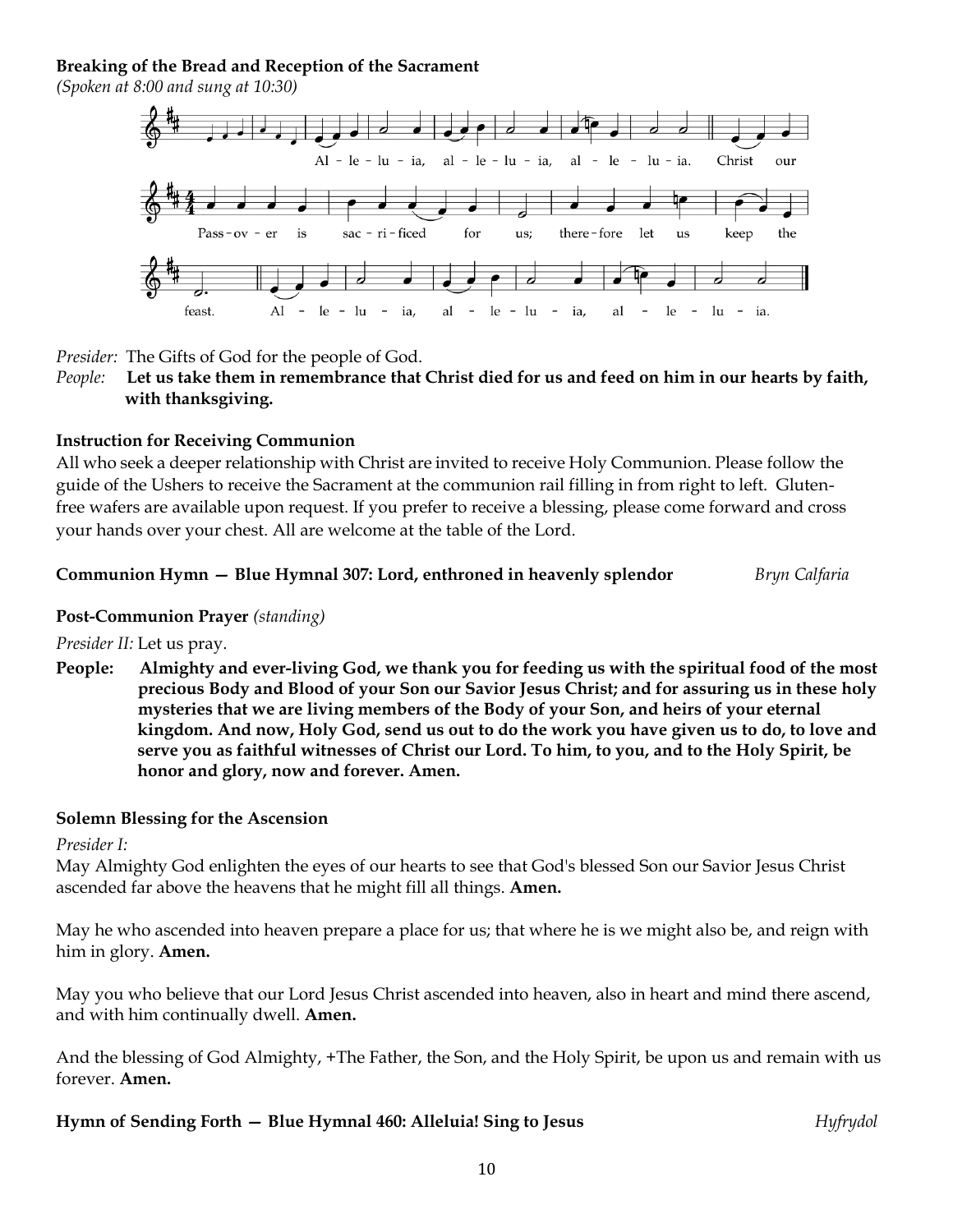**Dismissal** *(Spoken at 8:00 a.m. and sung or spoken at 10:30 a.m.)*



#### **Postlude –** Toccata in C Major *J.J. Froberger*

*Following both Services, all are invited to the Parish Hall to share fellowship and light fare.*

You are invited to participate in the tradition at St. Mark's to remain seated until all the candles are extinguished and the postlude *has ended, fitting ways to conclude our worship together. A reminderthat when the Rector preaches, his homily is available on the* Resource Table in the north transept. Please, feel free to take a copy for further reflection. All homilies are video-taped and can be found *at [www.stmarksgr.org](http://www.stmarksgr.org/) at the Media tab and on YouTube at St. Mark's Episcopal Church, Grand Rapids, MI.*

#### **Offertory and Ways to Give to St. Mark's Episcopal Church**

- 1.) Place check or cash in the offering plate
- 2.) Electronic Giving (email Pam for form see the attachment in our e-news)
- 3.) Give+ Mobile App from any mobile device
- 4.) Pay by text text 616-205-9714 from your phone and send in a payment
- 5.) Mobil App Square cash Cashtag: \$stmarksgr Web address: cash.me/\$stmarksgr
- 6.) Mail in a check to the church
- 7.) Online at our website at www.stmarksgr.org through PayPal

| Needed per week for all operations:          | \$12,698             |
|----------------------------------------------|----------------------|
| Received last week in pledges & collections: | \$11,705             |
| Difference:                                  | 993 (Shortfall)      |
| Needed Yr to Date for Operations:            | \$266,658            |
| Received Yr to Date Pledges & Collections:   | \$239,536            |
| Difference:                                  | \$27,122 (Shortfall) |

## **Announcements**

eNews: Please visit our website at [www.stmarksgr.org](http://www.stmarksgr.org/) and click on the scroll that says "Newsletter" for our weekly announcements, opportunities and news. This is the same as our electronic newsletter (eNews) of which you may subscribe to receive in your email each week by filling out one of our Welcome Cards and placing it on Megan's Desk.

**Pentecost Sunday: June 5, 2022:** Tradition is that everyone wear red on Pentecost to symbolize the fire of the Holy Spirit. At the 10:30 Service, the reading from the Acts of the Apostles will be read in multiple languages. If you can offer a language other than English and plan to be at the 10:30 on June 5, please, see the sign-up sheet at the Welcome Desk in the foyer and/or let Deacon Jan or Fr. Christian know. Mark your calendar and join us for Pentecost, one of the three 'high holy days' of the Church Year. On that day, we will also celebrate Baptism for several of our little ones at St. Mark's.

**Walk for Good Food:** Thanks to all those who supported the Access of West Michigan Walk For Good Food! Proceeds benefit our Breakfast Café and other great organizations combating hunger in our community. We raised \$4,608. Many thanks for your generosity! ~Jeff Brown, Director of Youth Ministry and Scot Gugle

**Pride Festival June 18: Volunteers Needed**: Over the last 34 years, the Grand Rapids Pride Festival has now grown into one of the largest one-day events in Grand Rapids. We are grateful to have acquired booth space again this year and are looking for volunteers for set-up, tear down and being available to hand out information about St. Mark's. The festival takes place between 12 noon and 9 p.m. and we are requesting volunteers to fill 2 hour segments from 10 a.m. – 4:00 p.m. Please sign up at the welcome desk if you are able to help. **Of note: St. Marks has a wedding at 1:30 p.m. and our bride and groom have exclusive use of our parking lot for their wedding preparation and event. Please do not park in the St. Mark's lot if you are helping out with the festival.**